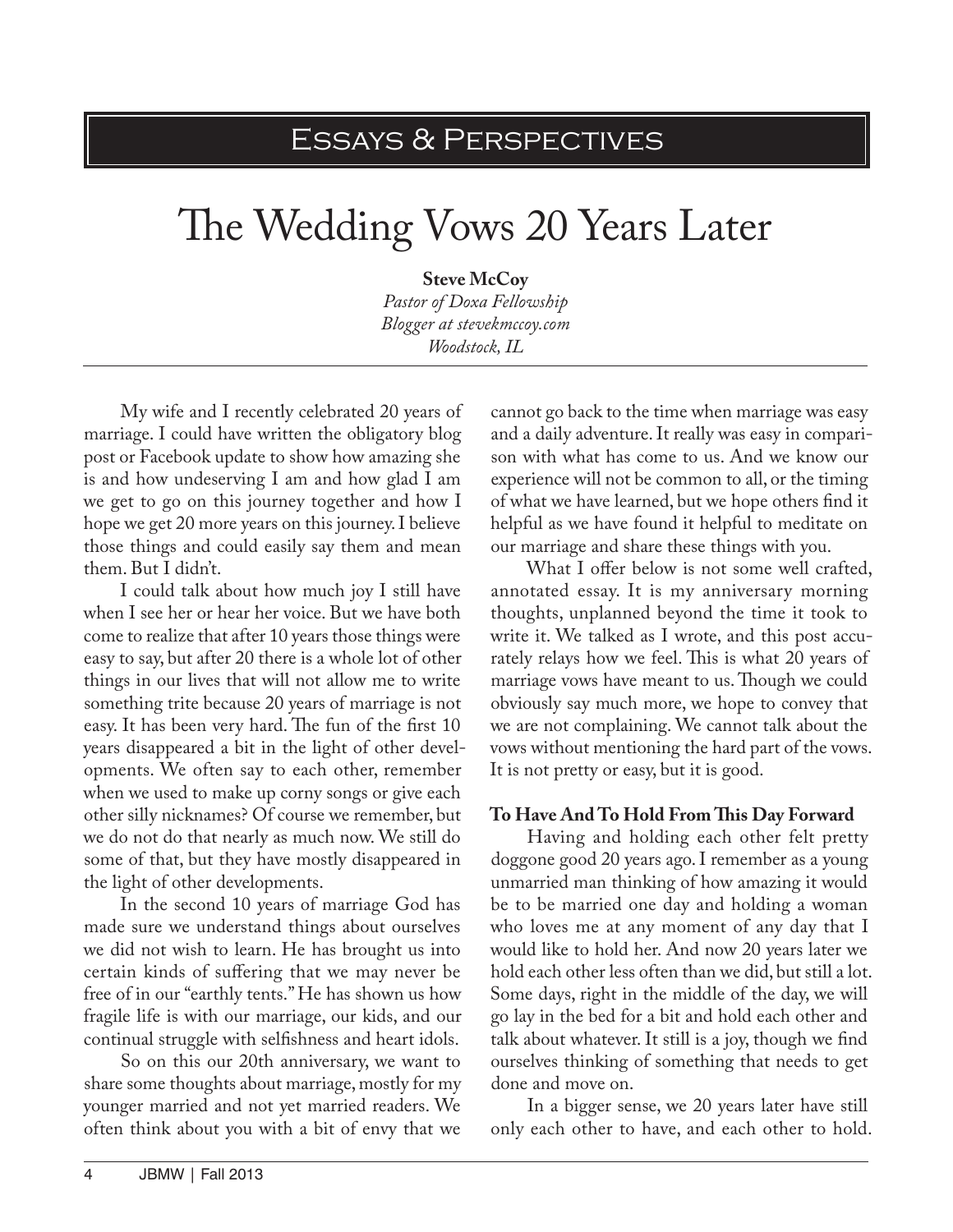There is no one else, and we love that. And we are still each other's best friend. What we started in only having and holding each other has continued. And we look forward to more days, weeks, months, and years of only holding one another.

In the last 10 years, we did not just get the pleasure of having and holding each other. We had to, often because there was little else in this life given to us by God to cling to. We still had each other. We held each other when under attack from gossips, when Molly had both of her brain surgeries, when horrible things happened to our children, when the things of this world and the messengers of Satan afflicted us. In those moments we fell into the arms of God and each other.

It is not good for man to be alone, and at times in ministry and in various ways, it has been very lonely. I remember many days and nights, from early on to two days ago, where something in me needed to hold someone and she was there. By God's magnificent grace he has provided me with a beautiful, godly, loving wife . . . to have and to hold. An inseparable union, we move forward together.

#### **For Better, For Worse**

We have had remarkable "better" times. I know a lot of married people who seem to love each other very much. Good for them. But I cannot think of anyone who has more fun being married than Molly and me. It's a trip. And "better" times are grand, when the bills are paid and the basement is not flooding and the kids are getting good grades and there are not any cavities. When times are good we sing together and enjoy each other's company. We forgive each other quickly and enjoy each others idiosyncrasies. We make time to hang out and talk, to get alone, to spend time around others. But anyone can endure the better times.

Especially during the last 10 of our 20 years the "worse" times have been pretty bad—some very bad. Some things we have been through are still too painful to describe in a reflection like this, so I won't. Many who know me already know some significant "worse" times through my blogging during and after Molly's brain surgeries. We have not had it as bad as many others, and we have had it worse

than many others. But comparison is not the point and is not how we think of our marriage. This is our road. It is our marriage.

We have had to preach the gospel to each other a lot. In worse times the gospel can get lost. God has given us each other to put someone there day by day to speak of the cross and peace and grace and love and forgiveness when one of us is distracted by the worst of our own sinfulness or the bad things that happen to us. Our stresses tend to bleed into each other's lives because we are one, but we endure together. Sometimes the one not suffering gets angry or bitter. Meanwhile, the one who is suffering is suffering well and reminds the other of how Jesus suffered for us, and the gospel breaks us of our bitterness.

I had no idea what "worse" would look like in marriage. We were both naïve. We thought we took the high and happy road by being fully committed to covenantal love for one another, and that would lead to a ton of better and little worse. Experientially, it has not. Though we have never even discussed divorce, it does not take the breaking apart of a marriage for a married couple to be broken. Still God, through giving us one another, makes those "worse" times, as bad as they are, really a "better" time because He is there with us and because we are there with each other.

# **For Richer, For Poorer**

We have never appeared on the "richer" side of things. My income has always been less than able to provide all the things we generally believe we need as middle class Americans. After all this time our kids have not gotten braces and do not have money for college. The last 5–6 cars have been free or almost free, by necessity. Our last three homes have been parsonages or missionary housing, free of charge, and we have never owned a home or townhouse. Nearly everyone our age is driving something newer and better. Everyone's house is bigger. Everyone's retirement account is fuller. Probably not completely fair, but the feeling is there and mostly accurate.

But 20 years of marriage has taught us that a bigger house does not make for a happy home. A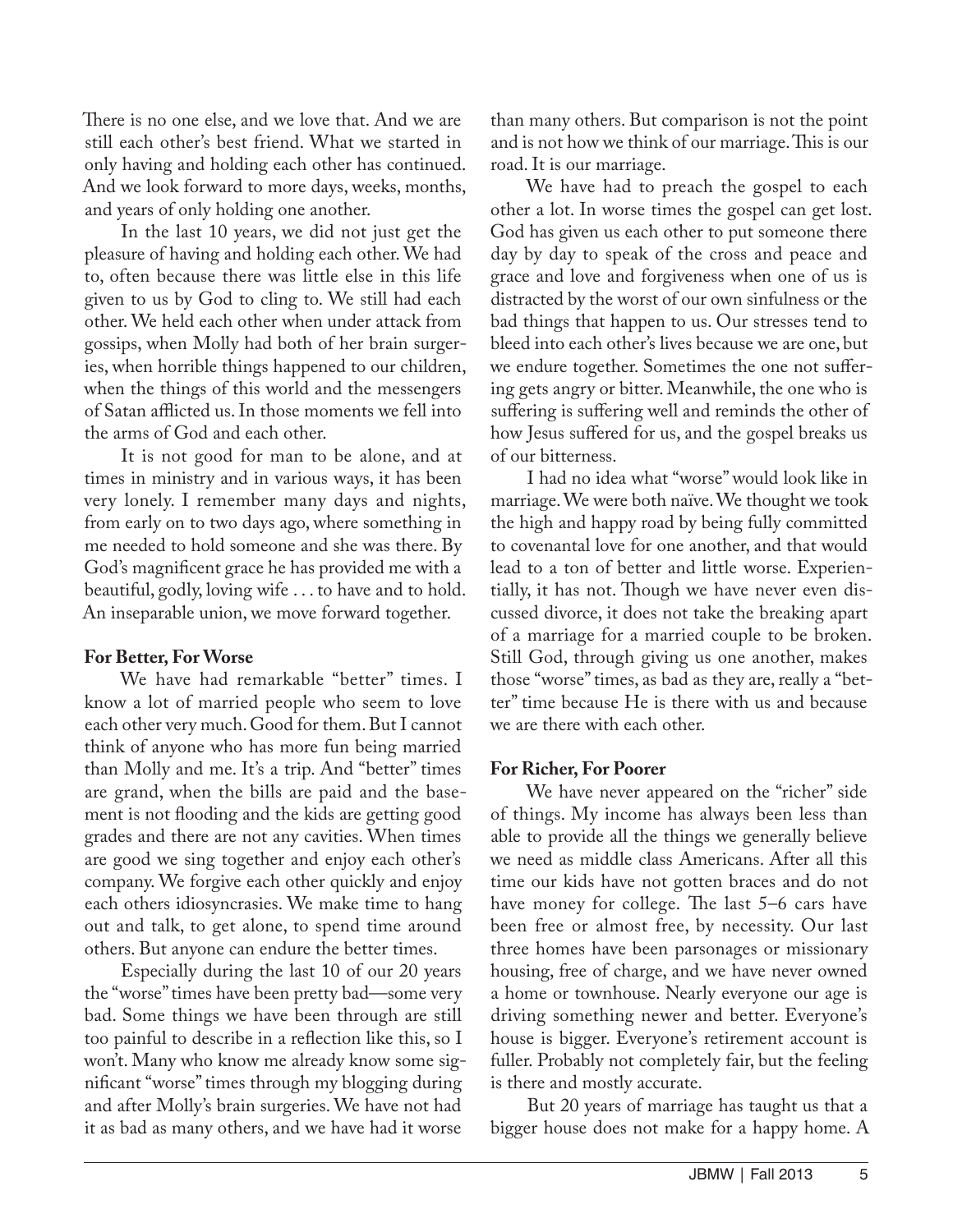nicer car often means a bigger car payment which we do not have. We are not living for retirement, because we realize real rest is coming on "That Day." Sure, we would like a new BMW or Suburban to drive. Really we would. But being married and having four amazing kids and keeping things simple is a kind of riches to us.

When times have been very tight, we still retell the stories of God providing vans and houses and groceries. Our kids are not hearing stories of financial achievement, but of faith and of a God who provides far beyond what we deserve. Our marriage has endured times where we have gone without because we go with God and with each other. We go with the church who has loved us and given so much for the gospel's sake.

We hope our finances improve and we are able to provide our kids things that they want. We are working and praying toward that end, but if we cannot, we know One who can provide in riches and in poverty. He has proven himself over and over. And my wife and I remind each other of that as often as we can.

# **In Sickness And Health**

In connection to money, we should add here that the plan from early on, like many couples, was to keep Molly home from work during the formative years of our kids until she could work (if she chose to) once they entered school. It was very difficult, but we did it. She was earning almost \$30 an hour as a dental hygienist early in our marriage. But we sacrificed for the kids. She worked at home with our kids and I held one or more jobs while full time in school. Then came her diagnosis with Chiari I Malformation, resulting in two brain surgeries. These operations pretty much eliminated her chance at that career or much of any other career.

She took a job working at a local elementary school with a special needs kid during school hours last year. It messed her up, and she had to stop. Still many local friends think she stopped for no particular reason. Truth is, it was devastating to her health. Because she's pretty and always looks happy around others, most do not realize the sickness runs deep and has ongoing effect. Few understand

what daily life is like when "health" seems to be a condition that will never describe her adequately again until That Day.

Molly is "sick," never fully well, always living below the level of those first 20 years of her life and first 10 years of our marriage. Right now, for example, she wakes up every day wondering if she will have that particular headache that puts her down for a full day of vomiting and out of commission for anything else. And it is all a result of something no doctor is able to change.

Both of us have suffered varying levels of depression and anxiety the last 10 years. The last 10 years both Molly and I have lost our ability to sleep well. Sometimes we cannot fall asleep. Sometimes we cannot stay asleep. Rarely do either of us feel fully rested.

The first 10 years of our marriage I was in various stages of health, working hard both mentally and physically. After a few fun years of mountain biking and being in amazing shape, I found I had a few disc problems in my upper back. Often one day of exercise messes me up for weeks. Lifting weights has become nearly impossible. The only trip my family took to Disney World, I could not ride any coasters with the kids because of extreme pain when both awake and asleep.

We have had times of health, and times of "sickness." What we have learned along the way is that we get to endure together and help each other in the sick times. I have told Molly many times that as odd as it seems I have found the times of her greatest fear and deepest sickness, namely right before and during her brain surgeries, to be times of great growth for me. She is helpless and needy, and I get to serve her. I learned to take care of her household duties as well as do my own work as a pastor. I learned to have someone lean hard on me in times of incredible need, and I enjoyed being there for her. I learned to lean hard on God because I was forced to live beyond my means—which is what I should have been doing all along.

Sick times have only begun. Our 20 years of marriage have us both about the age of 40, which is still young. We do not feel that young. Times get so bad that Molly will look at me and say, "I sure wish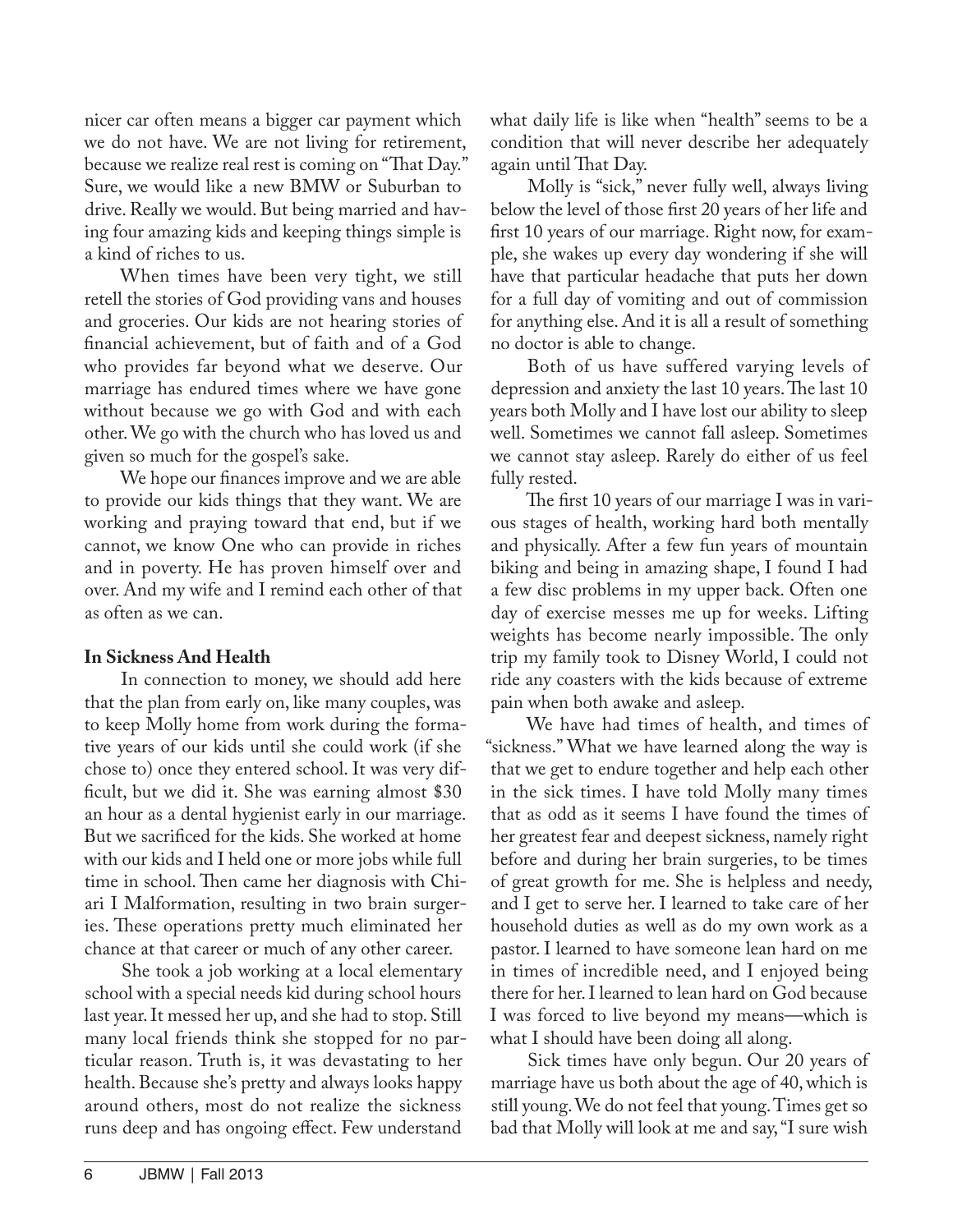Jesus would hurry up and come back." She means it. And yet being married in sickness and health means we hold each others' hand while waking up another day and working hard for each other, for our kids, and for the sake of the world hearing the gospel. What a joy to have all this pain and endure it together as husband and wife for all this time.

# **To Love And To Cherish**

What love meant to us 20 years ago was ridiculous. It meant a lot of awesome physical things (at least for me) and a general vibe of fun and adventure and playfulness and a general attitude of "What's next? Let's go do it!" For Molly it meant security and companionship. It meant sharing life with a best friend and lover.

Now, 20 years later, love is so much better though at first it does not feel like it is. Love early on was all over the place. It was public displays of affection and big toothy grins in photographs. It was weekend trips and events and discovery of wonderful life stuff. We got to explore the world we inhabited and the pleasures of marriage together, and it was exciting. It has not stayed quite that way.

With the births of our children in particular, the quick, heated, excited kind of love began to shrink. Actually, it did not shrink so much as it transformed. Now our sharply directed love for one another became spread out. Anyone who tells you that you can experientially love your spouse the same before having kids and as you are raising your raise kids is not telling you the truth. It becomes work. Justin Buzzard has had to write a book about how to *Date Your Wife* because too often we stop.<sup>1</sup> The first years of marriage were a constant date. Since having children, dating has had to become intentional. And those deep conversations into the night have become conversations into the evening after the kids are in bed and the last household chores have been done and "OH MY look at the time, I have to get up early in the morning for a MOPS group."

We thank God for those years of racy love and the millions of kisses and endless hours of playful teasing. That is a part of our love for and cherishing of each other. We thank God for the years

of settling in to a deep and abiding love through huge mistakes, hurtful arguments, angry comments, putting off forgiving each other, apathetic stretches, and lulls between moments of kissing each other like we really mean it and do not have something better to do.

Love has lost some of its glorious youthful bite, but it has grown into learning I need to listen to her like her voice is living water poured into me. Love has become seeing gifts I am still learning to discover. Cherishing her has grown into a daily job of staring at her once again, like I did before, thanking God for the years on her face because it is those years of knowing each other deeply that gave her mildly aging face character and tells a thousand stories of her love for me, beyond what I have ever deserved. I have learned that loving and cherishing my wife almost never has to do with what sounds good to me, but learning what sounds good to her and letting her have that to her heart's content and being the one to enjoy supplying it for her. And yet I am so far from doing that like I should. How much I love her, and how much I have yet to really love her.

# **Until Death Do Us Part**

To end this briefly, we have not gotten there yet. We have known for a long time it can end any day. We have never realized that more than right now. We have been given a 20 year gift and hope to enjoy it longer. But after 20 years, we have absolute certainty that we have been given to each other less to have fun and more to work for each other toward that common joy of life eternal. We are not headed toward a more perfect eternal marriage with each other, but with the Bridegroom who will show us what this momentary marriage was always pointing us to. It took us 20 years for this idea to actually sink in, but in many ways we have only scratched the surface of understanding what forever will look like. But considering the massive pain we have endured and the indescribable joy we have found in 20 years together, eternity is going to be a stunner.

I love you, Molly. Keep walking with me in these broken bodies and with these selfish strug